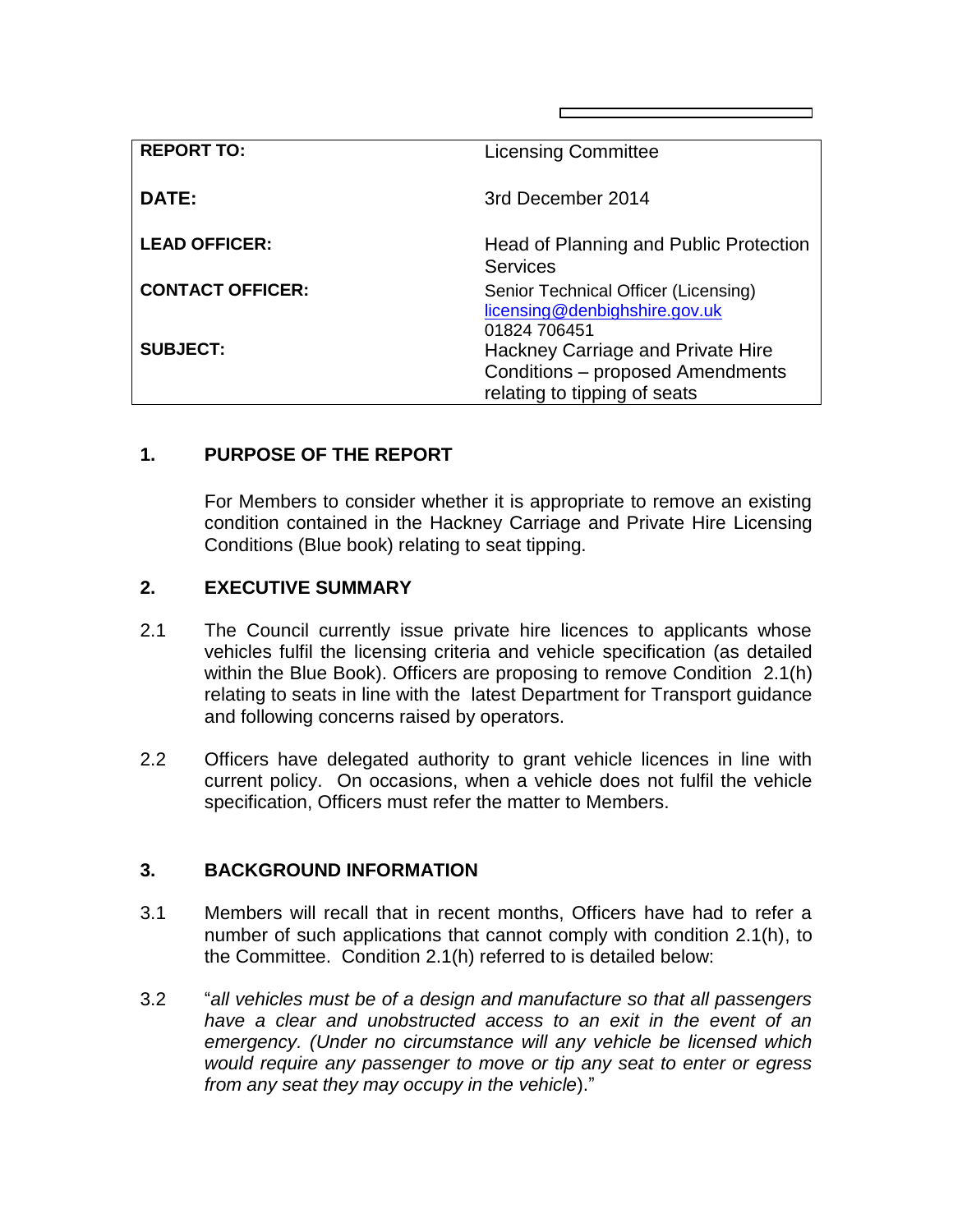- 3.3 The above condition was included in the vehicle specification as it was recommended by the Department for Transport (DfT) at that time. The reason was that in the event of injury or death to a passenger, it may not be possible to tip a seat when it is occupied.
- 3.4 The most recent guidance issued by the DfT no longer makes reference to the tipping of seats in relation to private hire vehicles. The current DfT best practice guidance relating to vehicles is shown at Appendix A.
- 3.5 Checks with our neighbouring authorities confirm that this requirement has been removed from their vehicle specification as a result of the above mentioned changes to DfT guidance. The overrriding opinion is that vehicle licences will be granted for the amount of passengers which the DVLA V5 registration document deems appropriate.
- 3.6 Car manufacturers and the DVLA specify a number of seats for a particular vehicle. These vehicles will have been tested to current EU standards with the intention of carrying the stated number of passenger.

.

- 3.7 In the past applicants/proprietors have been expected to modify vehicles, for example removal of seats thereby reducing the number of passengers the vehicle can accommodate, to comply with the Blue Book or be referred to committee. The latter can result in a lengthy delay in a vehicle application being determined and therefore applicants are left with no option but to modify the vehicle to comply with the vehicle specification.
- 3.8 For Members information all previous applications that did not fulfil condition 2.1(h) and opted for their application to be referred to Committee for consideration, were approved.
- 3.9 At this stage, Officers would propose that Members consider the removal of condition 2.1(h) relating to private hire vehicles only, with further investigation and consideration being given for hackney carriage vehicles, given the potential impact the removal of this condition may have on the hackney carriage fleet, for example larger vehicles on ranks taking up more than one space. Officers would report back to a future meeting once a thorough review of the hackney carriage vehicle specification has been completed.
- 3.10 Other considerations to bear in mind when reviewing the removal of this condition for hackney carriage vehicles would be that the vehicle specification (detailed in the current hackney carriage and private hire conditions), for hackney carriage differs from that of private hire.
- 3.11 For Members information, the vehicle specification for Private Hire is that